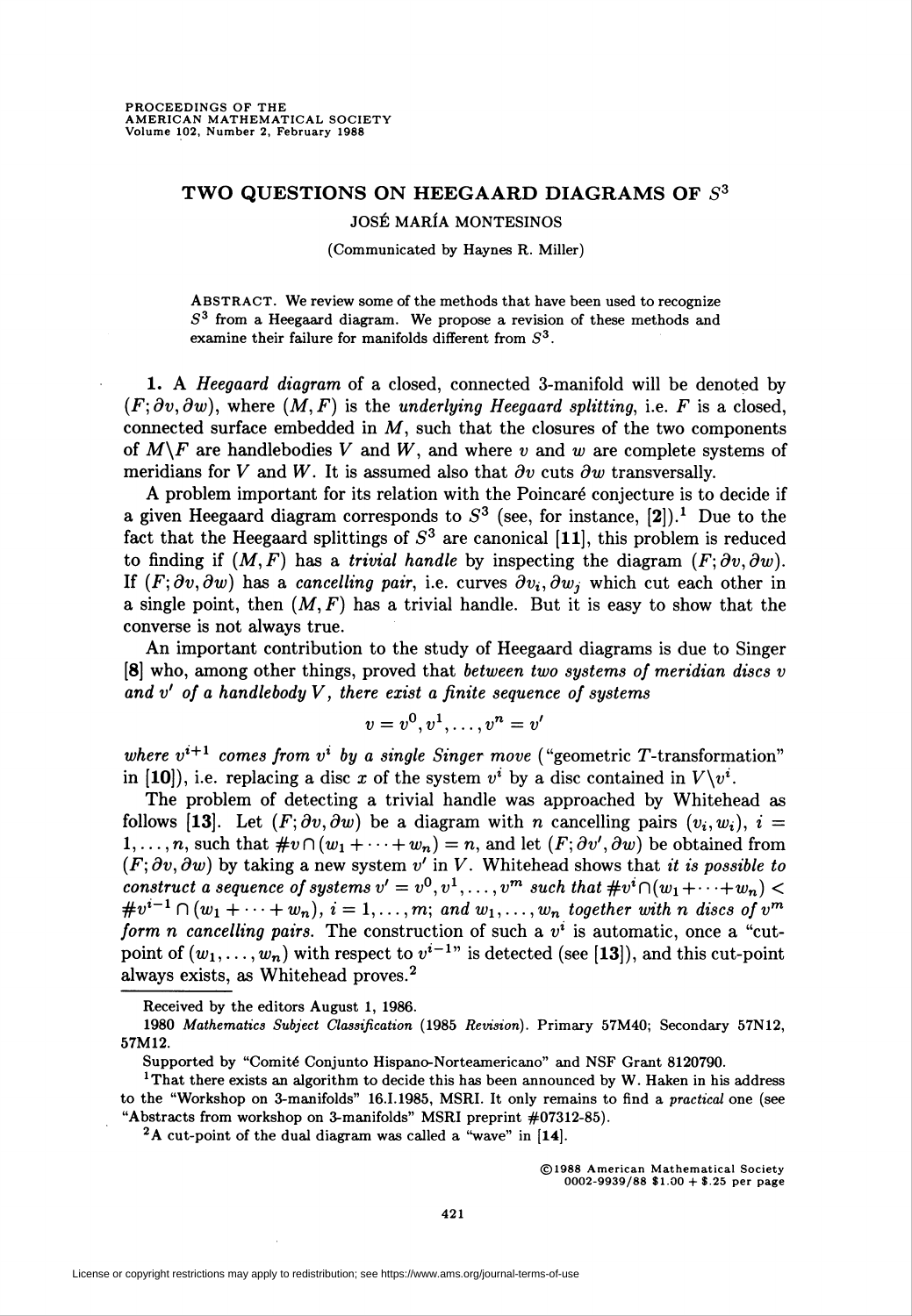But not every diagram of  $(M, F)$  is of type  $(F, \partial v', \partial w)$ , because w can also be modified. If this happens, Whitehead's approach fails in general, as Whitehead himself probably knew [13, p. 56]. However, for  $M = S<sup>3</sup>$ , where every diagram  $(F; v, w)$  comes from one which has (genus of F) cancelling pairs, it was believed [14] that either there is a cut-point of w with respect to v, or there is one of v with respect to w. If this were the case, the problem of detecting  $S<sup>3</sup>$  would be solved. This, amazingly, is true for the Heegaard diagrams of genus two of  $S<sup>3</sup>$  [4, 6], but is false for higher genus (see [9, 7] and two unpublished examples of Ochiai). These examples, however, have cancelling pairs and, therefore, are reducible (though not by Whitehead's procedure). It is natural to ask

Question 1. Are there Heegaard diagrams of  $S<sup>3</sup>$  without "cut-points" and without cancelling-pairs?

2. Another approach to the problem is due to Haken [2], who, using results of Whitehead [12] and Zieschang [15] (see [10]), remarks that given  $(F; \partial v, \partial w)$  there exists an algorithm to obtain a v' such that  $\#\partial v' \cap \partial w \leq \#\partial v'' \cap \partial w$  for every  $v''$ . Once v' is found, the roles of  $(v', w)$  are interchanged, and, again using the algorithm, one determines a w', etc., etc., ... until finally one gets a  $(F; \partial \hat{v}, \partial \hat{w})$ such that

$$
\#\partial v' \cap \partial \hat{w} \geq \#\partial \hat{v} \cap \partial \hat{w} \leq \#\partial \hat{v} \cap \partial w'
$$

for every  $(F; \partial v', \partial w')$ . A diagram such as  $(F; \partial \hat{v}, \partial \hat{w})$  was called *pseudominimal* in [1], and we have just said that one such can always be obtained.

Waldhausen [10] thought that if  $(F; \partial v, \partial w)$  is pseudominimal and if  $(M, F)$  has a trivial handle, then  $(F; \partial v, \partial w)$  ought to have a cancelling pair. Unfortunately this is false (see  $[1 \text{ and } 5]$ ). A different, and easier, example is due to Haken  $[3]$ (see  $[16]$ ). It is the diagram of genus 2 of  $L(13,5)$  (Figure 1), that was found by realizing geometrically the group presentation

$$
\mathbf{Z}_{13} = |a, b : a^3b^{-2} = a^2b^3 = 1|.
$$



FIGURE 1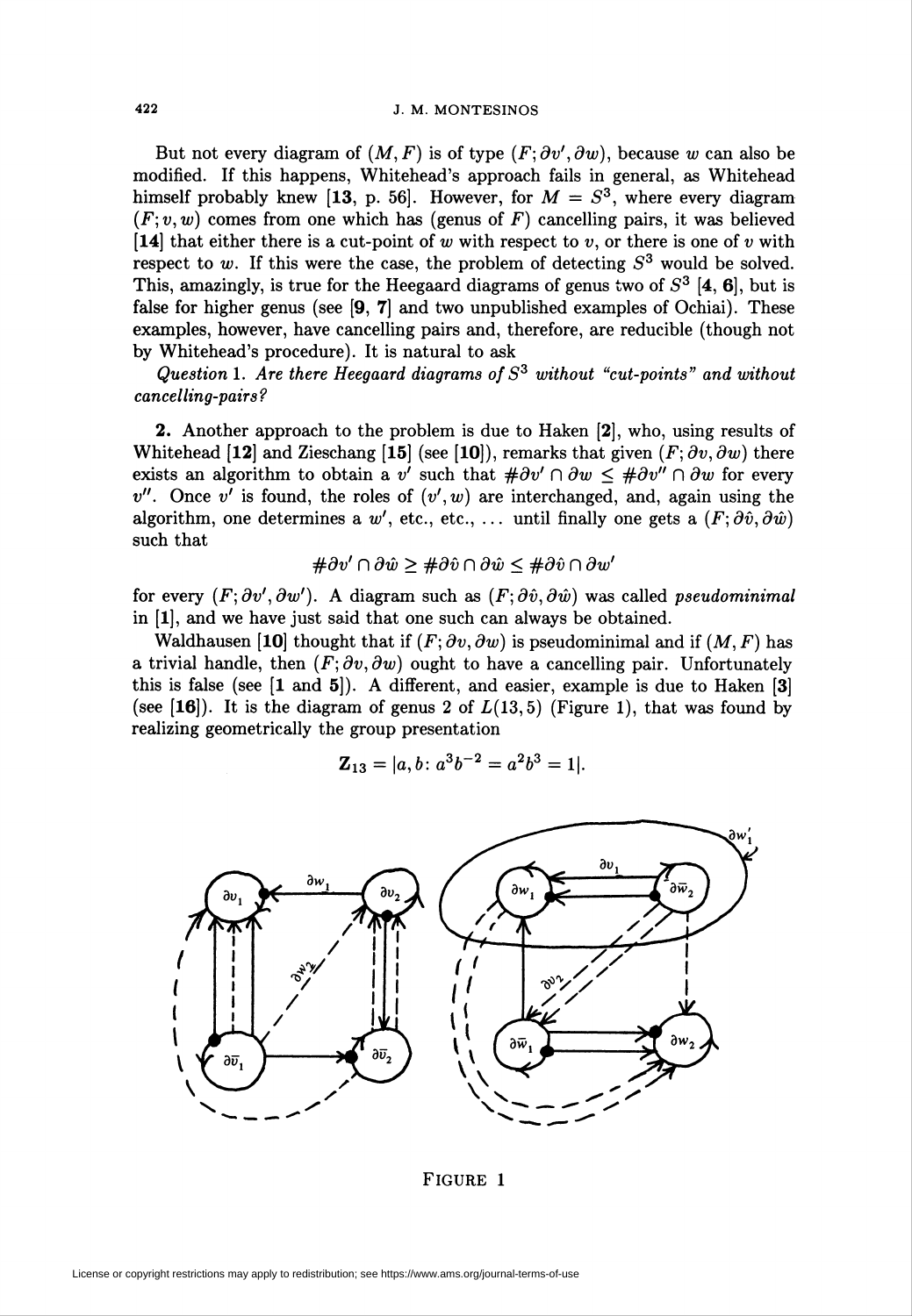

Figure 2

The diagram is pseudominimal without cancelling pairs. However the algorithm mentioned at the beginning of this section, applied to  $(F; \partial v_1, \partial w)$ , where  $\partial v_1$ is a *single* curve, gives w' such that  $\#\partial v_1 \cap \partial w' < \#\partial v_1 \cap \partial w$  and such that  $\#\partial v_1 \cap \partial w' \leq \#\partial v_1 \cap \partial w''$  for every w". Using this, we can sharpen the procedure proposed by Haken (the Haken algorithm) as follows:

1st step. Get  $(F; \partial v, \partial w)$  pseudominimal.

2nd step. Using the algorithm just mentioned, minimize  $(F; \partial v, \partial w_i)$  and  $(F; \partial v_i)$  $\partial w$ ) for every  $w_i$  and  $v_j$ . If g is the genus of F, the final product of these two steps are  $2g$  "diagrams" (one system having  $g$  curves, and the other a single curve).

I thought that if  $(M, F)$  has a trivial handle, at least one of these 2g "diagrams" would exhibit a cancelling pair. And, in fact, this is what happens with the example in [1] (see [5]) and for the example of Haken (in Figure 1, the curves  $(\partial v_1, \partial w_1')$ are a cancelling pair). However the following example shows that this is not true in general:

EXAMPLE. The diagram of Figure 2 is pseudominimal without a cancelling pair, but the underlying Heegaard splitting has genus 2. This can be proved by realizing the two Singer moves (in  $v$  and  $w$  respectively) sketched at the lower part of Figure 2. The manifold  $M$  is the Seifert manifold which is the 2-fold covering of  $S<sup>3</sup>$  branched over the torus link  $\{3,9\}$ . Realizing the 2nd step of the algorithm we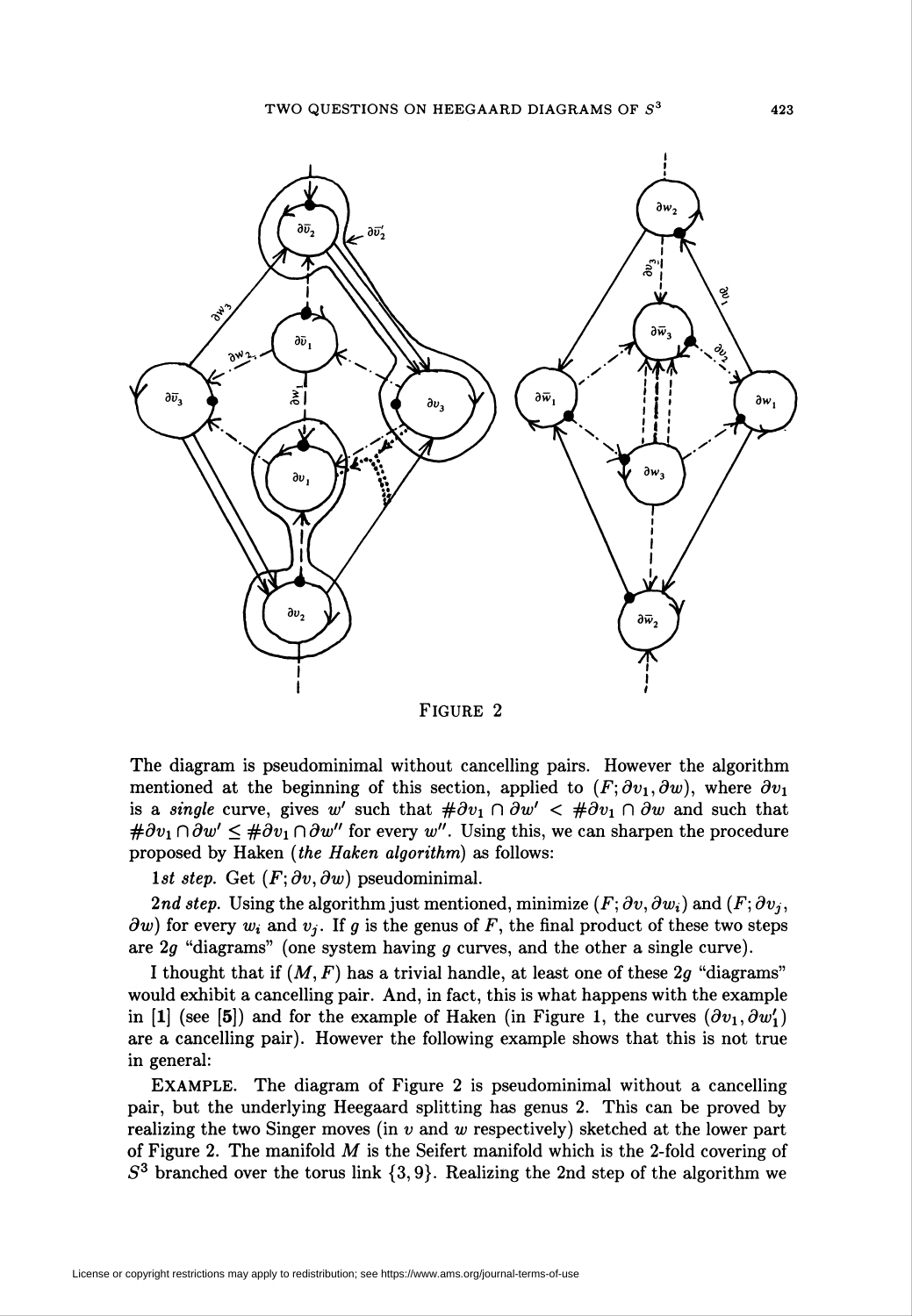

FIGURE 3

obtain six "diagrams," namely:

 $(F; \partial v, \partial w_1), (F; \partial v, \partial w_2), (F; \partial v' = \partial (v_1, v'_2, v_3), \partial w_3)$ (Figure 3),  $(F; \partial v_1, \partial w)$ ,  $(F; \partial v_2, \partial w)$ ,  $(F; \partial v_3, \partial w)$ 

and none of them has a cancelling pair.

But still one can ask

Question 2. Let  $(S^3, F; v, w)$  be pseudominimal and let g be the genus of F. Does any of the 2q "diagrams," obtained from  $(F; \partial v, \partial w_i)$ ,  $(F; \partial v_i, \partial w_i)$  by the Haken algorithm, have a cancelling pair?

REMARK. Lemma 3 (p. 793) of [12] implies that it is impossible to reduce  $\#\partial v_i \cap \partial w_i$  by a single Singer move applied to any one of the already minimized 2g diagrams  $(F; \partial v, \partial w_i)$ ,  $(F; \partial v_i, \partial w)$ .

I thank Maite Lozano for drawing my attention to Lemma 3 of [12].

## **REFERENCES**

- 1. J. S. Birman and J. M. Montesinos, On minimal Heegaard splittings, Michigan Math. J. 27 (1980), 29-57.
- 2. W. Haken, Various aspects of the three-dimensional Poincaré problem, Topology of Manifolds (Proc. Inst., Univ. of Georgia, Athens, Ga., 1969), Markham, Chicago, 111., 1970, pp. 140- 152.
- 3. \_, Private conversation, 24-VII-80.
- 4. T. Homma, M. Ochiai and M. Takahashi, An algorithm for recognizing  $S<sup>3</sup>$  in 3-manifolds with Heegaard splittings of genus two, Osaka J. Math. 17 (1980), 625-648.
- 5. T. Kaneto, A note on an example of Birman-Montesinos, Proc. Amer. Math. Soc. 83 (1981), 425-426.
- 6. \_\_\_, On genus 2 Heegaard diagrams for the 3-sphere, Trans. Amer. Math. Soc. 276 (1983), 583-597.
- 7. O. Morikawa, A counterexample to a conjecture of Whitehead, Math. Sem. Notes Kobe Univ. 8 (1980), 295-299.
- 8. J. Singer, Three-dimensional manifolds and their Heegaard diagrams, Trans. Amer. Math. Soc. 35 (1933), 88-111.
- 9. O. Ya. Viro and V. L. Kobel'skii, The Volodin-Kuznetsov-Fomenko conjecture on Heegaard diagrams is false, Uspekhi Mat. Nauk 32 (1977), 175-176.